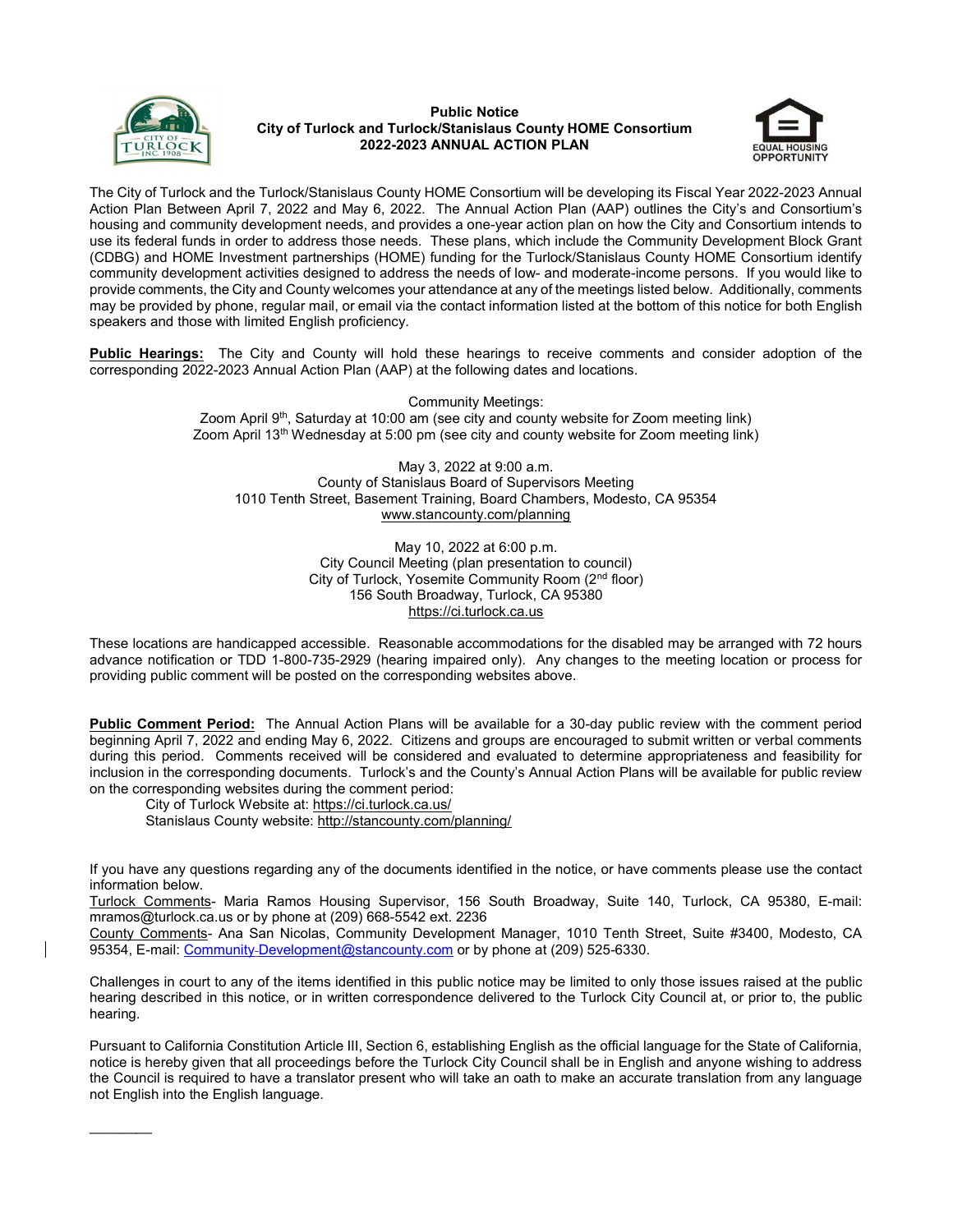

## AVISO PÚBLICO Y REUNIONES Ciudad de Turlock/Consorcio de Stanislaus County HOME PROPONE 20221-20232 PLAN DE ACCIÓN ANUAL



La Ciudad de Turlock y el Consorcio Turlock/Condado de Stanislaus HOME estará Creando su Plan de Acción Anual Para el año fiscal 2022-2023 entre el 7 DE ABRIL 2022 Y EL 6 DE MAYO 2022. El Plan de Acción Anual (AAP) describe la Ciudad y el Consorcio de las necesidades de vivienda y desarrollo comunitario, y proporciona un plan de acción de un año en la forma en que la Ciudad y el Consorcio tienen la intención de utilizar sus fondos Federales para hacer frente a esas necesidades. Estos Planes incluyen gastos de fondos de la beca de bloque de desarrollo de comunidad (CDBG) para la Ciudad de Turlock y asociaciones para Inversiones en Vivienda (HOME) financiación a la Ciudad de Turlock/Consorcio de Stanislaus County Estos planes, que incluyen la subvención en bloque de desarrollo comunitario (CDBG) y las asociaciones de inversión HOME (HOME) para el consorcio HOME del condado de Turlock / Stanislaus, identifican actividades de desarrollo comunitario diseñadas para abordar las necesidades de las personas de ingresos bajos y moderados. Si desea proporcionar comentarios, la ciudad y el condado agradecen su asistencia a cualquiera de las reuniones que se enumeran a continuación. Además, los comentarios se pueden proporcionar por teléfono, correo ordinario o correo electrónico a través de la información de contacto que se encuentra al final de este aviso, tanto para los hablantes de inglés como para los que tienen un dominio limitado del inglés.

Audiencia Pública: Las audiencias públicas de la Ciudad y el Condado se llevarán a cabo de la siguiente manera para recibir comentarios y considerar la adopción del Plan 2022-2023 de Acción Anual:

Juntas Comunitarias: Zoom Sabado, April 9, a las 10:00 am (mire el sitio del web de la Ciudad y Condado para detalles de Zoom) Zoom Jueves, April 13 a las 5:00 pm (mire el sitio del web de la Ciudad y Condado para detalles de Zoom)

3 de Mayo 2022 a las 9:00 a.m. Reunión de la Junta de Supervisores del Condado de Stanislaus 1010 Tenth Street, Cuarto de Entrenamiento en el sótano, Cámaras de Juntas, Modesto, CA 95354 www.stancounty.com/planning/

> 10 de Mayo 2022 a las 6:00 p.m. Reunión del Consejo municipal (presentación del plan al Consejo) Ciudad de Turlock, Cuarto de Comunidad Yosemite 156 S Broadway, Turlock, CA 95380 https://ci.turlock.ca.us

Estos lugares son accesibles para discapacitados. Se pueden organizar adaptaciones razonables para los discapacitados con una notificación con 72 horas de anticipación o TDD 1-800-735-2929 (solo para personas con problemas de audición). Cualquier cambio en la ubicación de la reunión o el proceso para proporcionar comentarios públicos se publicará en los sitios web correspondientes anteriores.

Período de comentarios Públicos: Los documentos estarán disponibles por 30 días para la revisión pública. El periodo de comentarios comenzara el 7 de Abril 2022 y termina el 6 de Mayo, 2022. Se anima la participación de los ciudadanos y los grupos a presentar comentarios escritos o verbales sobre los documentos durante este periodo. Los comentarios recibidos serán considerados y evaluados por la Ciudad de Turlock para determinar la idoneidad y la viabilidad para su inclusión en los documentos correspondientes. Los planes de acción anuales de Turlock y del condado estarán disponibles para revisión pública en los sitios web correspondientes durante el período de comentarios:

Sitio web de la Ciudad de Turlock en: https://ci.turlock.ca.us/

Sitio web del Condado de Stanislaus en: http://stancounty.com/planning/

Si tiene alguna pregunta con respecto a cualquiera de los documentos identificados en el aviso, o tiene comentarios, utilice la información de contacto a continuación.

Comentarios de Turlock: Maria Ramos, Supervisora de Viviendas, 156 South Broadway, Suite 140, Turlock, CA 95380, correo electrónico: mramos@turlock.ca.us o por teléfono al (209) 668-5542 ext. 2227.

Comentarios del Condado: Ana San Nicolás, Gerente del Programa de Desarrollo Comunitario, 1010 Tenth Street, Suite #3400, Modesto, CA 95354, correo electrónico: CommunityDevelopment@stancounty.com o por teléfono al (209) 525-6330.

Desafíos en la corte para cualquiera de los elementos identificados en este aviso público pueden estar limitados a solo aquellas cuestiones plateadas en la audiencia pública, o en la correspondencia escrita entregada al Consejo de la Ciudad de Turlock, o antes de la audiencia pública.

De conformidad con la Constitución de California Artículo III, Sección 6, establece el inglés como lengua oficial para el Estado de California, se hace constar que todos los procedimientos ante el Consejo de la Ciudad de Turlock sean en Inglés y cualquier persona que dese dirigirse al Consejo está obligado a tener un traductor y tendrá que hacer un juramento para hacer una traducción exacta de cualquier idioma al Inglés.